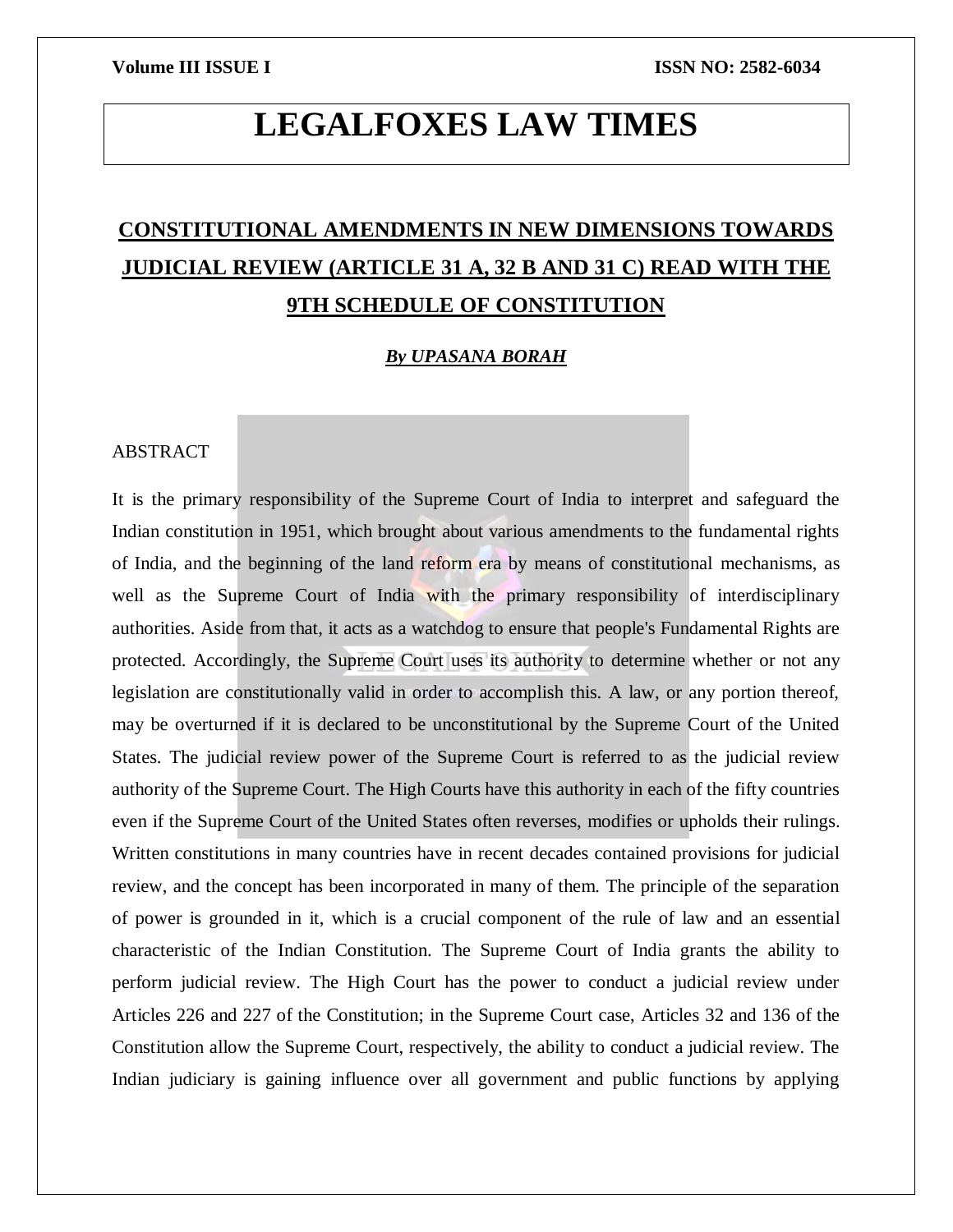judicial review, allowing it to intervene in nearly every decision. This method is used to scrutinise the functioning of the legislature or the executive branch as a whole, and to monitor the actions of the legislative and executive branches. A court with the judicial review authority may, where it is contradictory to a higher authority, declare laws and acts and governmental actions unconstitutional; for example, if the executive decision is unlawful, it may be declared unconstitutional or if the Statute violates the terms of the Constitution, it can be declared unconstitutional. If the ability of a court to perform a judicial review is demonstrated, executive judgments may also declare unconstitutional. The capacity of the Supreme Court to carry out judicial review extends to both Constitutional amendments and other statutes.

However, the judicial assessment of constitutional revisions was a difficult political matter in the past, given fundamental rights and the legal legality of those amendments. This article gives an overview of the subject of judicial review and includes its history, features and legal approach, as well as references to notable cases. In two different but comparative legal systems, the judicial review is often understandable: first civil law, and then common law, and then two different theories of democracy understand the government firm in the context of the standards and doctrines of legislative supremacy and therefore the separation of powers. In two independent, though concurrent, systems of law, first civil and then common law, the judicial review is often defined and two distinct democratic views are articulated about how the government is organised. A number of decisions announced after the emergency have been vehemently criticised as infringements of the fundamental human rights of Indian citizens. The judge was forced to adjust his approach to the constitutional interpretation by stating that the Supreme Court is subject to judicial scrutiny of all laws. The judiciary was forced to resign after the emergency.

KEYWORDS: Amendment, Constitution, India, Emergency, Legal System.

**INTRODUCTION**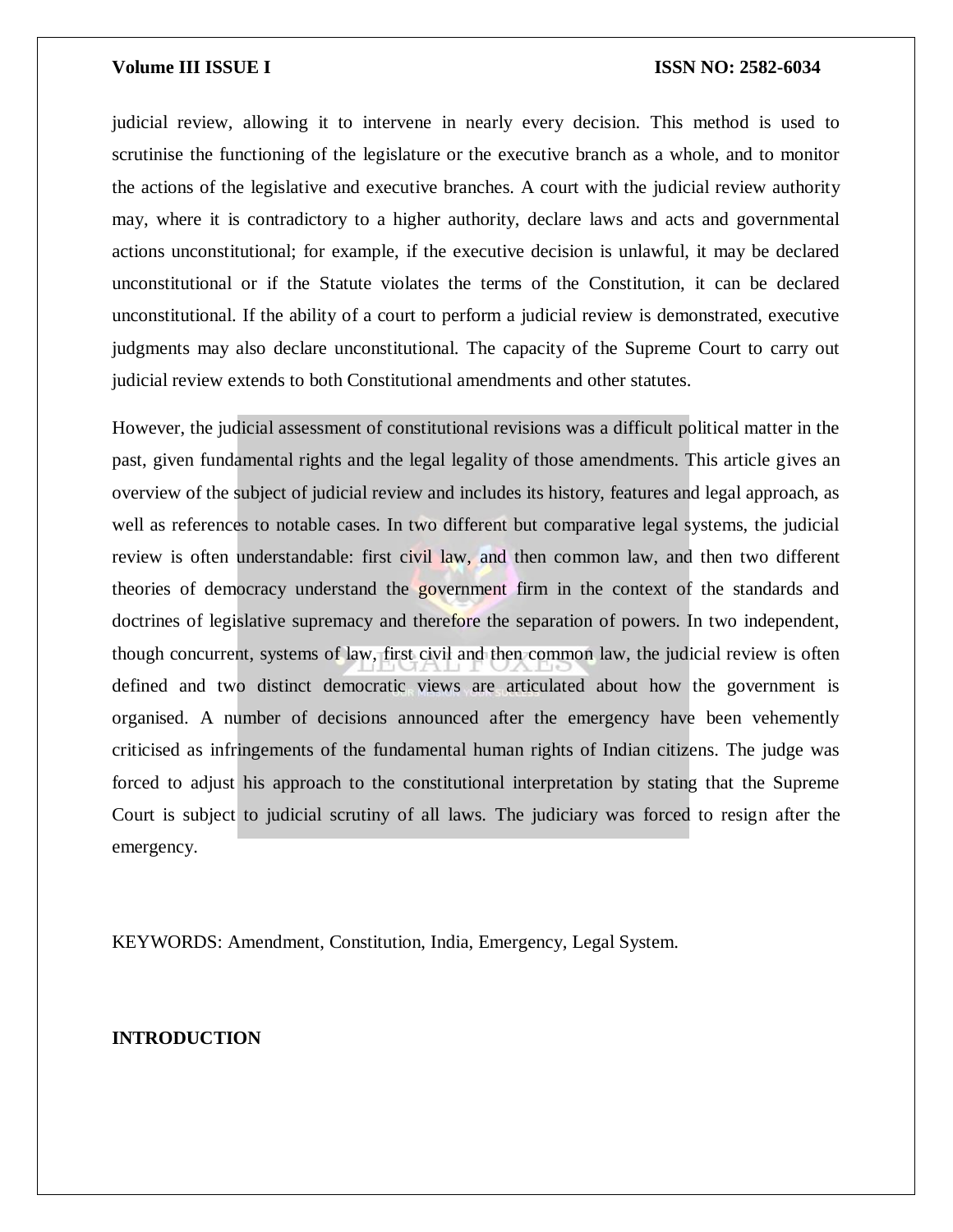Judicial review is an important way in which the Court examines the acts of the Executive, legislature and other government institutions, and then judges whether or not the actions are constitutional and are governed by the constitution.

Moreover, this method or approach has been strongly linked to legal activism, which is defined simply as the use of judicial review to overturn government action. It also tends to raise the court to a super-legislative entity. The Supreme Court and the Supreme Court also play a key role in the constitutional governance of India, ensuring that the union and State Governments remain within their respective competence. It just sounds like a court hearing in which a judge reviews the validity of a government agency decision or action. This is also a challenge to the procedure by which the judgement is arrived, rather than to the accuracy or incorrectness of the decision.

## **BACKGROUND**

The term "Judicial review" was initially used in a court of law in the case of Thomas Bonham v. College of Physicians (1610) 8 Co Rep 114 in which Bonham was denied permission by the Royal College of Physicians to practise medicine in London because he was unlicensed for doing so. This case is also remarkable for the violation of the Natural Justice Principles, as a financial prejudice is proven in this instance. If Dr Bonham is punished without a licence for practising medicine, money is split between the King of England and the College itself. In 1803 the Supreme Court summarised the case of Marbury v. Madison after President Adam, who belonged to the federalist group, ended his final term and Jefferson, of the anti-federalist faction, became the president. On his final day in office, Adam selected members of the federal party to the position of judges. However, he was firmly opposed to it when Jefferson came to power. He subsequently blocked Madison, the State Secretary, from distributing the letter of appointment to the courts. Marbury (one of the justices) lodged an appeal for mandamus to the Supreme Court, and the Court refused to consider the matter. The Court instead supported the Congress and first resisted the legislative order; this is how the US Supreme Court formed a doctrine of judicial review.

## JUDICIAL REVIEW HAVE THE FATURES:

As established in Article 226 of the Constitution, the Supreme Court the Hon'ble Supreme Court may exercise the jurisdiction of judicial process; for infringement of any fundamental human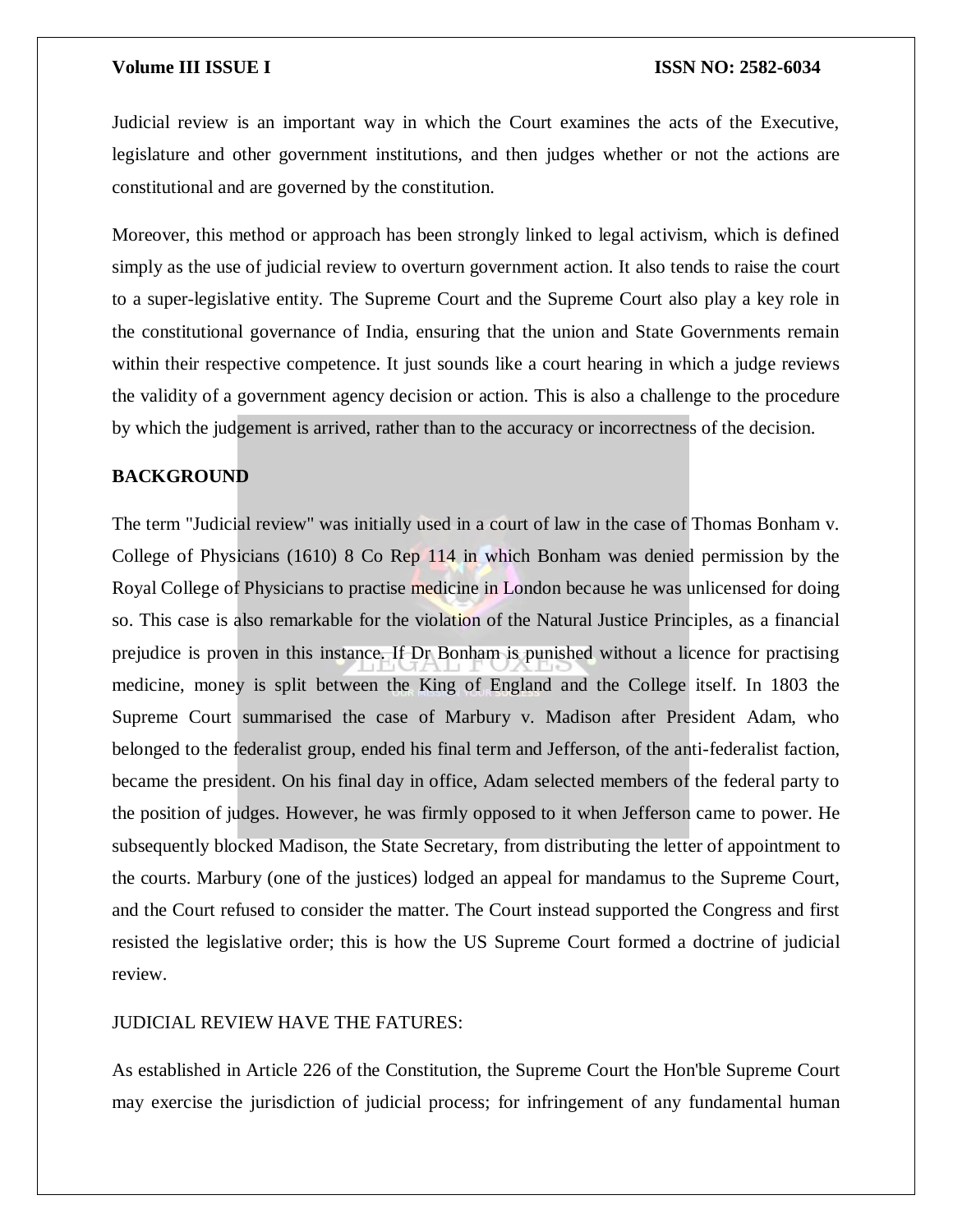rights or for effective enforcement of any legal right, a citizen may seek the Supreme Court. Additionally, the person may register a petition under Article 32 with the Supreme Court where an individual thinks that a fundamental right has been violated or has a criminal issue. On the other side, the Supreme Court has the last decision on how to enforce the Constitution. The US SUPREME COURT is the Country's highest court and it's decisions are legally authoritative.

Article 13(3) of the Indian constitution stipulates that both the laws of the State and of the Central Law must be subject to judicial examination by the laws passed both by the Center and the States.

In addition to laws, orders, constitutional amendments, by-laws, ordinances and all other notifications, all other notifications contained in the Constitution of India also have judiciary review.

Judicial review is not applied automatically. In order to be effective, the notion of judicial review must be attracted and implemented. The Supreme Court does not initiate judicial review procedures, but can only be summoned if a petitioner has brought the matter of law or regulation before the court.

• The concept of procedure controls the conduct of judicial review proceedings, as laid down in Article 21 of the Indian Constitution. The constitutionality test shall, however, be passed by law; if it does, it shall be enacted; if it does not, the bill shall be ruled by the judiciary null and unconstitutional.

• Orders subject to judicial review; Articles 123 and 213 of the Indian Constitution here allow the authority for the law to be adopted by the President and the governor of the State. In addition, a president or governor's act of ordinance shall be subject to the same restrictions as when a legislative bill is passed by the parliament. This authority should be employed only in rare instances by the president or governor and should never be abused in this way.

• Article 110(3) of the Indian Constitution gives a right to judicial revision of the money bill which states that when a question arises as to whether or not a bill is a money bill, or whether it is not, the President of Lok Sabha's decision is final. A money bill is outside the jurisdiction of the judicial review process in the existing circumstances.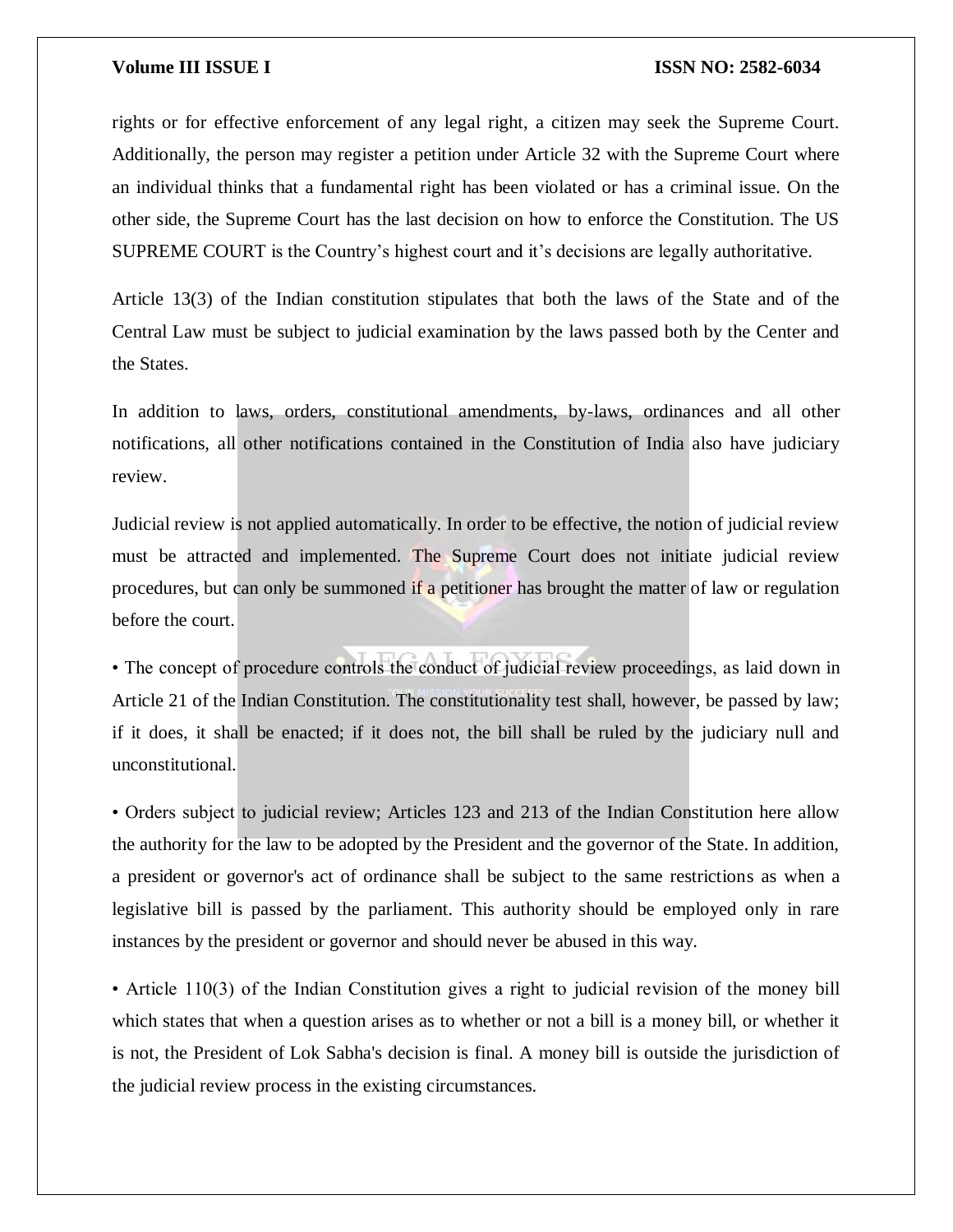Three types of reasons exist for judicial review:

- (1) Constitutional modification of the judicial review;
- (2) administrative action judicial review and
- (3) Administrative action judicial review.

All additions that violate basic rights are found to be null and void and the court considers the amendments to be unlawful. The history of judicial review of constitutional modifications dates back to the late 19th century.The scope of this judicial review has been developed in three dimensions: firstly, to establish the fairness of administrative action; secondly, to safeguard constitutionally guaranteed fundamental rights; and thirdly, to decide, among other things, on matters relating to legislative jurisdiction between the Centre and the States.

*APART FROM THE BASIC STRUCTURE, THE JUDICIAL REVIEW WAS DEVELOPED*  IN THE HISTORIC CASE OF KESAVANAANDA BHARATIVA v. THE STATE OF *KERALA (AIR 1973 SC 1461),*The theory of the basic structure, governed by the majority of the nine judges, stated that no law issued should violate basic rights and should make changes. In general, the legislature has the authority to pass an Amendment, perhaps the revisions do not alter the essential structure of the database. However, it was also said that the core structure had been created on the values of personal liberty that could never be changed under any situation. Furthermore, the accompanying occurrences are demonstrative and may not constitute a complete list of all constitutional amendments. Moreover, it was underlined that fundamental rights are primarily important and therefore must be maintained with the proper regard of the State and conditions attached to safeguard them and, when necessary, destroy them. This case raised issues as to the legitimacy of the 25th amendment and so declared that, according to Article 368, the legislative organ of fundamental rights or the State should not be infringed and that the second portion of the Article removed the competence of the tribunal.

Minerva Mills Ltd. v. Union of India, AIR 1980 SC 1789, was an important case dealing with the extended part of Article 31C, which was removed entirely on the grounds of violation of essential rights under Article 368. In this context, the judgement maintained the principle of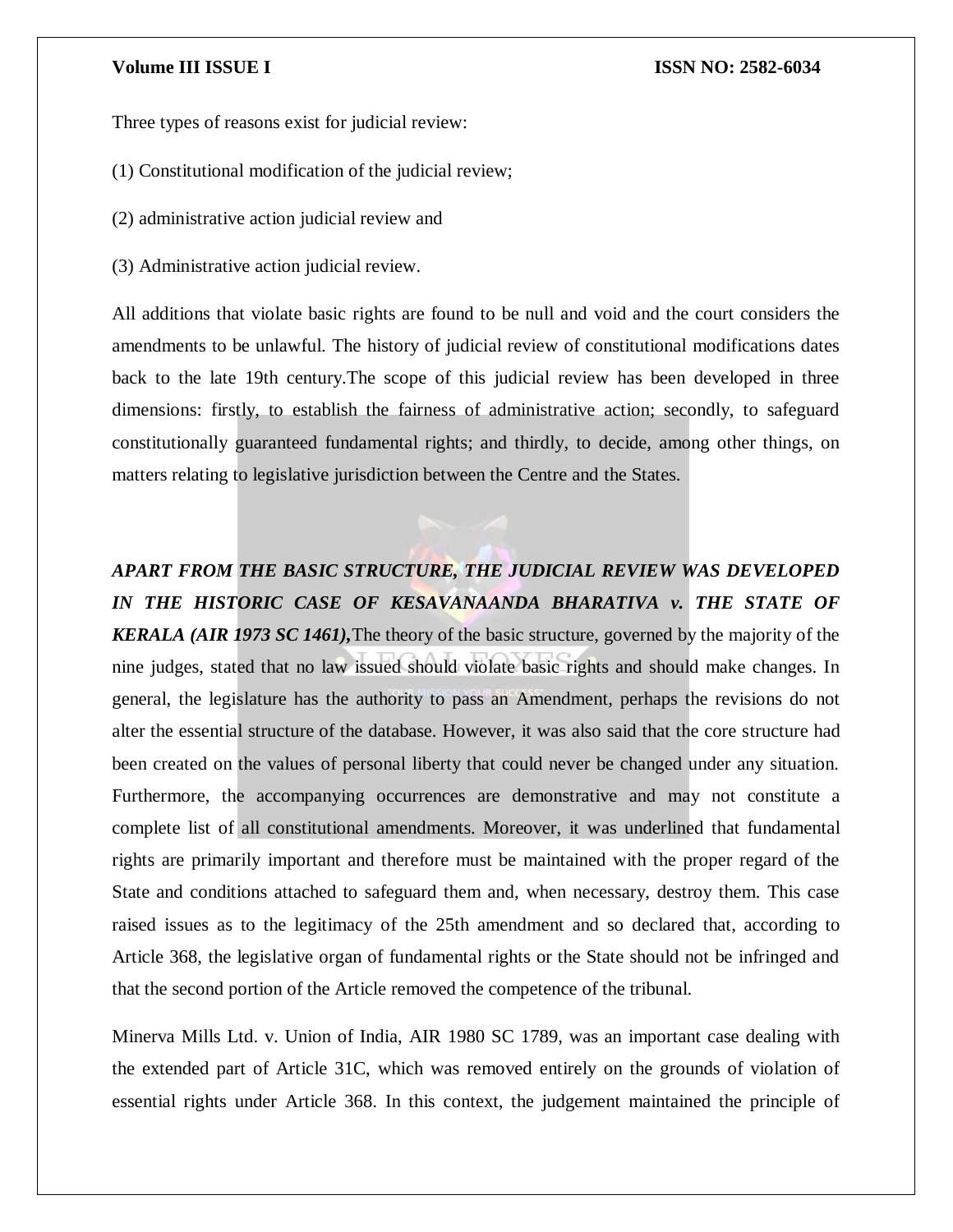judicial review which, in the event of a breach of basic rights, is not made accessible to the broader public.

This case was the subject of S.P. 1 SCC 124 at page 128, according to Sampath Kumar v. Union of India (1987) (citing Minerva Mills Ltd.), In this instance, the judicial review was stated as a fundamental and crucial part of the Constitution and thoroughly defined and resolved. In addition, if the judicial review authority were to be repealed totally, the Constitution would lose its basic structure.

# **JUDICIAL REVIEW WITH RESPECT TO ARTICLES 31-A, 31-B, AND 31-C**

The First amendment to the Indian Constitution, adopted in 1951, adds to the Constitution Article 31-A. A number of provisions of the Constitution have been replaced by the fourth amendment. In accordance with the terms of this Article, the people of India were allowed the right to possess and disposes of their property. The Government is therefore entitled to seize the people's property, so long as the fundamental rights enshrined in Articles 14 and 19 of the Indian Constitution are not violated. More importantly, in other words, Article 31 A of the Indian Constitution, which provides for the rights to equality and freedom, was immune from Articles 14 and 19 of the Indian Constitution respectively. This amendment removed the system of Zamindari when the government seized land from the Zamindars and used it through redistribution or agriculture for the general welfare. The government has also acquired ownership of a number of private companies to encourage economic growth. While this was possible for a limited time, control had to be regained, and the government redeployed mining rights from mine lords, as well as control over the production and distribution of many other resources, which led to re-establishment of control.

For Waman Rao & others V. Union of India & others (1981) 2 SCC 362 and I R Coelho v. State of Tamil Nadu (2007)(1) SC 137, both the initial amendments to Article 31A and the fourth amendment replacing the additional provisions of that Article were ruled lawful. It is therefore possible to conclude, based on the Minerva Mills, Waman Rao and I R Coelho rulings, that Article 31A is constitutionally valid.

Similarly, Article 31-B of the First Amendment Act of 1951 was added to protect against objection against the declared actions, on the basis that they violated Part III of the U.S.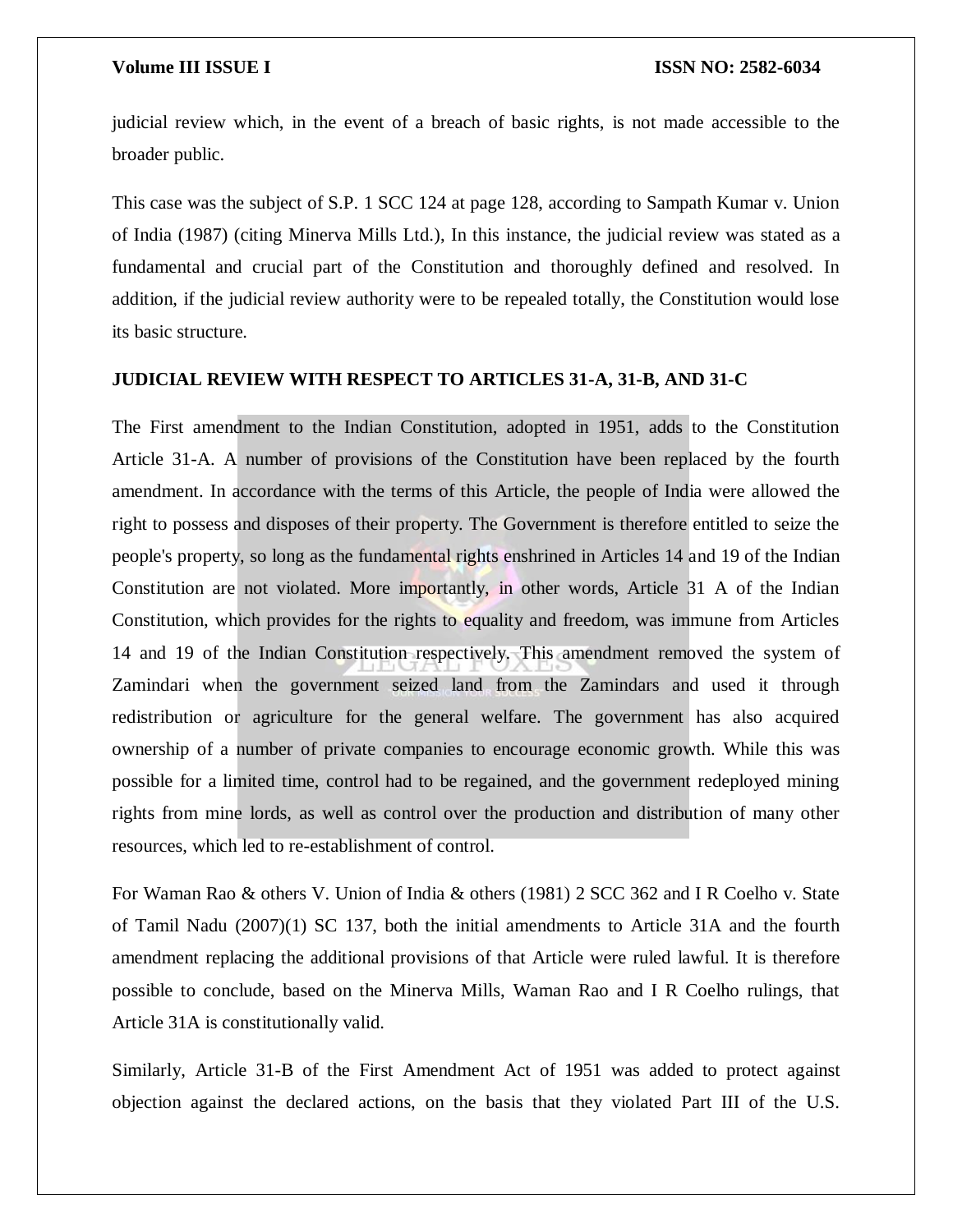Constitution. In addition, it has a retroactive impact, as can be shown from the fact that the words are never void. Furthermore, the IX Schedule of the Indian Constitution contains a list of actions and laws not subject to inquiry in a tribunal and is referred to in the acts and laws of the IX Schedule of the Indian Constitution. In other words, it is essentially impossible for the Indian judiciary to implement any of the actions specified in this schedule. This exclusion from Indian court jurisdiction is laid down in Article 31b of the Indian Constitution, which implies that provisions in Article 31a are not unlawful on the ground that they may be in violation of fundamental rights protected by the Indian Constitution under Articles 14, 19, and 31.It was the 25th amending act of 1971 which brought into existence Article 31-C of the Indian Constitution and via this the government tried to prioritise some of the State Policy Principles on fundamental rights. It also provides immunity from any defiance based on the infringement of Articles 14, 19 and 31 and immunity from any challenge arising from the violation of any law enacted in accordance with paragraphs b) and c) of Article 39 to carry out the Directives. The Supreme Court declared unconstitutional Article 31C (amended section of the 42nd Amendment Act).

In the matter of Bharat Coking Coal Ltd. v.M/s, 1983 SC 239 Sanjeev Coke Manufacturing Company on the premise that it contradicted basic rights. The aims laid down in Part IV must be realised without prejudice to Part III resources. Given its complementing ideas of the directive and fundamental rights, there is no inconsistency between them, as well as the Court has decided that Article 31C, as initially established by the 25th Amendment, was legally acceptable. For the application of Article 31(c), there are two requirements to fulfil: first, the legislation applying the policies of the Country about the application of the Directive in Article 39(b) of the law implementing state policy implementing the Directive Principle in Article 39(c) .

Secondly, a statement was released by the Legislature itself in that regard.

However, it is not a question of the legislature's declaration that it intends or is not meant to achieve the purpose set out in Article 39(b) and (c) which is dependent on the substance of the act found by the Court.

# **REVIEW OF THE LEGAL OUTLOOK ON CONSTITUTIONAL AMENDMENTS**

During this period, any constitutional revisions made by the authority shall be subject to judicial examination and any changes which have been proven to be in violation of fundamental rights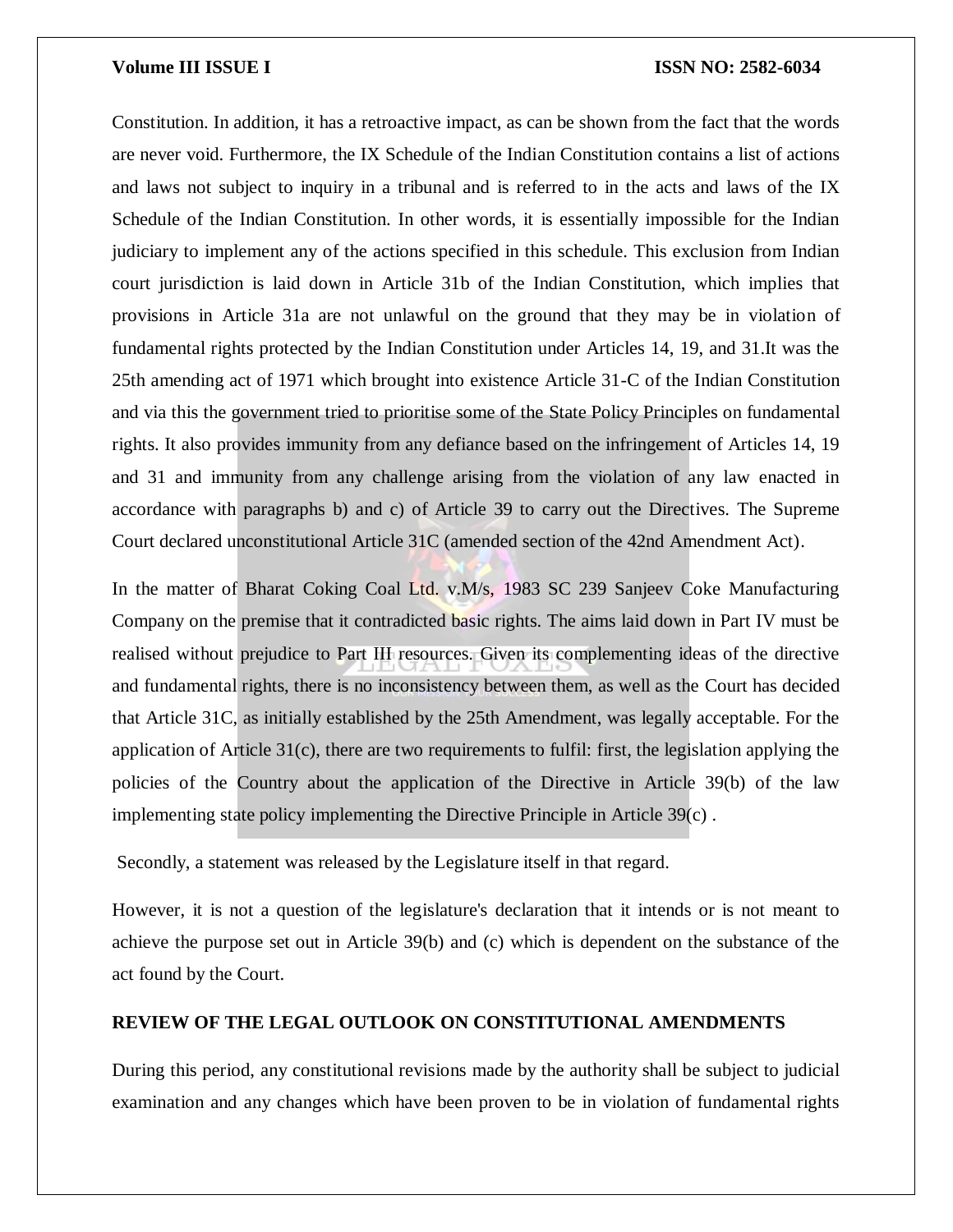shall be declared invalid and the modification shall be deemed unconstitutional. The entire judicial review of constitutional amendments can be traced back to the early stages. Even in the above case laws, we can see that constitutional amendments were disputed and that any changes in violation of the Constitution were deemed to be unconstitutional, null and illegitimate. In the above cases, we can see in action the footprints of the judicial review of the constitutional change. According to the Indian Constitution, the fundamental duty of the Judicial Review is to preserve people's rights to freedom and freedom. Some Indian philosophers have observed that the range of judicial review in India is extremely narrow, and the Indian courts in the United States do not have the same broad jurisdiction. The right in itself to constitutional solutions is a fundamental right and can be enforced using common law writings, such as first, habeas corpus, which is used in order to order the release of a person who has been unlawfully detained, second, mandamus, which is used for ordering a public authorities to carry out their duties, third, quo warrant, which is used to order a person to do so. The evaluation of constitutional changes by the court on fundamental rights and the legal validity of constitutional amendments was a difficult political topic. The concept of a fundamental structure has enabled judicial review to be applied to constitutional modifications affecting fundamental rights and other issues. This idea was formed in 1973 in the case of Kesavananda Bharati and in addition the parliament can amend the Constitution in accordance with Article 368, but such changes must not be taken away or violated, and any bill passed that violates the rule is considered invalid (Article 13). The constitutional validity of the 24th Amendment (which enables the Parliament by means of amendments to the Constitution to dilute fundamental rights and empowers it to amend any provision of the Constitution), 25th Amendment (without the legal revision of the law having effect of Article 39(b) and (c). The 24th Amendment Act has been upheld by the Court, which ruled that even though Parliament has the power to modify every article of the Constitution, the amendment is null and unconstitutional since it denies essential fundamental rights to the population. The validity of three constitutional modifications (the first, fourth and seventeenth) was also challenged in Golak Nath against the state of Punjab AIR 1967 SC 1643 and it was reaffirmed that, for the most part, the power to amend the Constitution and the legislative power were the same in the light of the law. The amendment acts pursuant to Article 368 cannot therefore modify fundamental rights, as this is in breach of Article 13. In this case, the principle of future overruling was first used, and the 17th amendment was established as constitutional.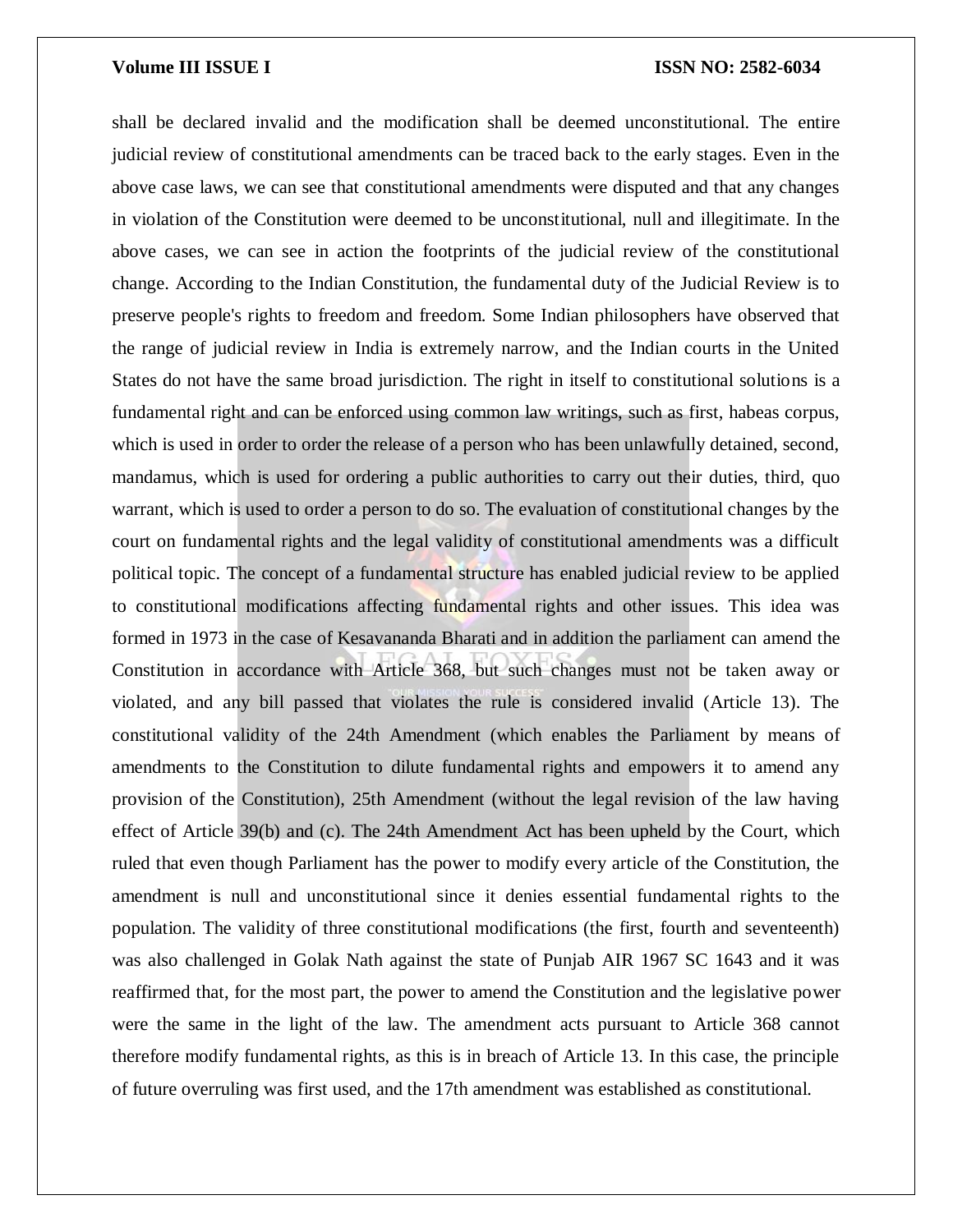With reference to the judicial review procedure, the Court has set a number of guidelines which should be observed during the entire process and which are:

• The Court must evaluate whether or whether the whole law or parts of it are unconstitutional when analysing the contested statute under the separability theory when interpreting it. The Court has the power, depending on the circumstances, to make the contested law completely or in part unconstitutional.

• The guidance of the Indian judiciary is founded on the idea of progressive interpretation. This idea holds that in the light of the social, economic and legal realities that existed at the time the Constitution was interpreted, the Courts interpreted the articles of the constitution.

• The doctrine of prospective overruling is based on the idea that a court dismissal or a new interpretation will not influence previous transactions or rights acquired, but only in future transactions and subsequent transactions.

• Doctrine of Empirical Adjudication—In carrying out judicial review authority, courts must ensure that hypotheses are not dealt with; therefore, a subject brought before the court must be of a concrete nature in order for the court to exercise its authority. The tribunal between the parties concerned in a particular case seeks to limit the judgments to the specific facts of the case under consideration as much as feasible.

Unless there is a genuine doubt about the constitutional legitimacy of the legislation, the court will not proclaim a statute ultra vires, because there always exists a presumption in favour of the constitutional law. The tribunal always begins by assuming that the legislative body does not exceed its jurisdiction and does not pass legislation that is contradictory to the spirit of the Constitution as laid forth in the Constitution.

# **INDEMNIFICATION LIMITATIONS IN JUDICIAL REVIEW**

The presumption of legality is not as large as in the case of law when it comes to the judicial scrutiny of administrative activity. However, in the event of administrative action, the presumption of legitimacy is stronger than in the case of statutes. Whenever the legislation expressly defers an administrative authority's judgement, the courts have taken a cautious position on the subject. Another argument is that, unless and until the abuse of discretionary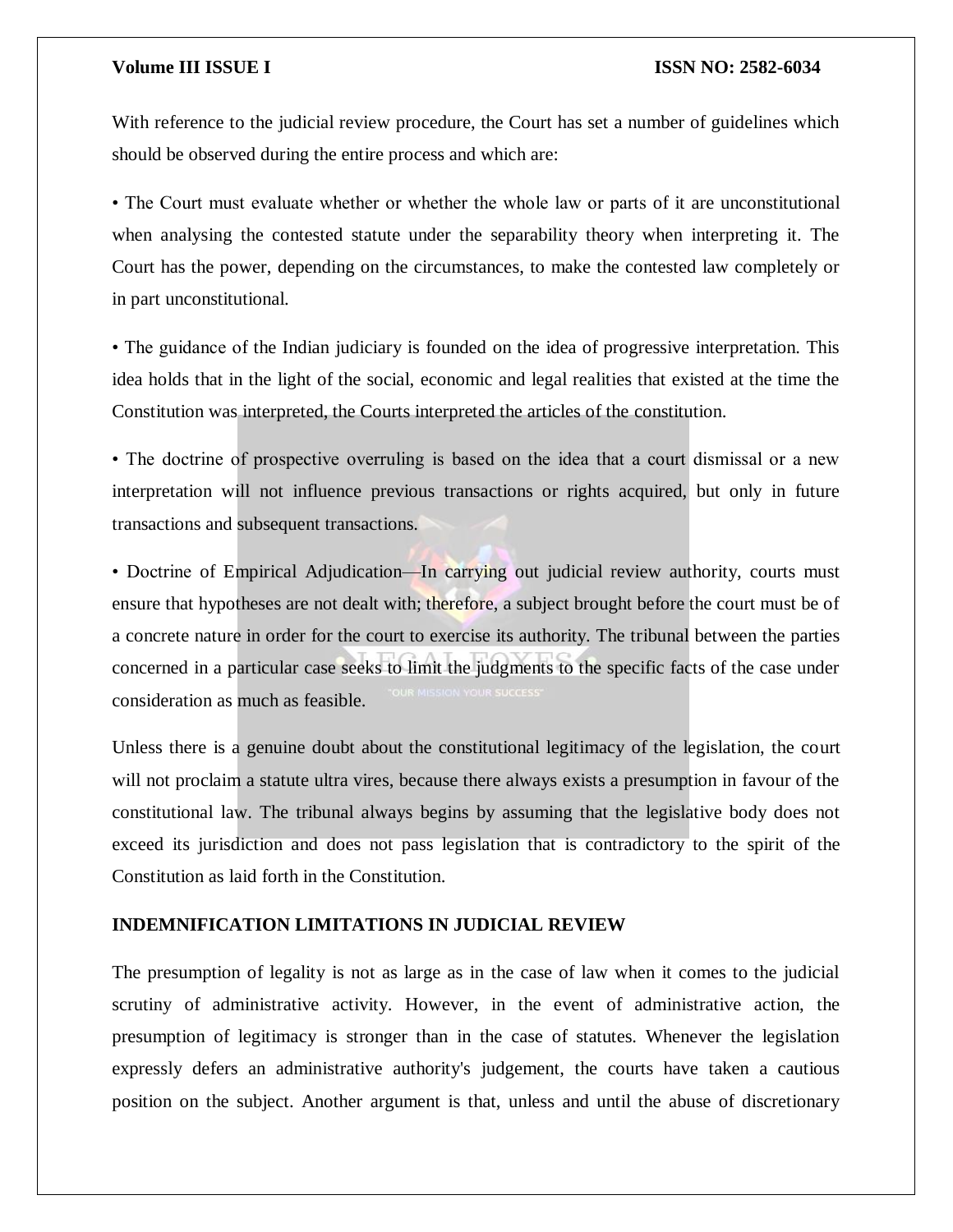power, including the exercise of power for the wrong reason, the decision is totally relied on the irrelevant considerations or disregard of the relevant factors, and in some cases unreasonable exercise of discretionary powderand the legality for exercise of discretionary power cannot be challenged in the court of law.

# **DISCUSSION OF POINTS -**

• According to the observer, judicial review is undemocratic since it provides the tribunal the power to determine the fate of the legislation passed by the legislature which represents the people's sovereign will.

• The Indian Constitution does not clearly describe the judicial review mechanism, but is based on a number of constitutional sections.The day on which the Supreme Court determines that a statute is unconstitutional is effective. A statute may also be susceptible to judicial review only if a question of its legitimacy emerges before the Supreme Court in any case. Consequently, when the court determines that it is unlawful, it produces administrative issues, and the judgement of the judicial review might cause more problems than it ultimately resolves.

• Moreover, many critics of the judicial examination system characterise it as a reactionary system, arguing that when determining the constitutional validity of any law the Supreme Court takes a legalistic and conservativist approach, and can therefore reject progressive legislation passed by a legislature.

• The judicial review process can take time and be ineffective. As regards the implementation of a legislation, the public and law enforcement officials in general and, in particular, may elect to take their time or keep their fingers crossed to prevent discomfort. They also prefer to participate and enable the Supreme Court to decide first whether or not, in a case likely to precede that, it is constitutionally permissible.

The Supreme Court has reversed its prior decisions on several occasions, as has been reported. The Supreme Court reversed both the Golaknath and the Kesavananda Bharati and cases were also reversed by the Supreme Court of India. It has been pronounced justifiable, then invalid, and then again justifiable; these reviews also show the element of subjectivity within the rulings and the issue of judicial discretion.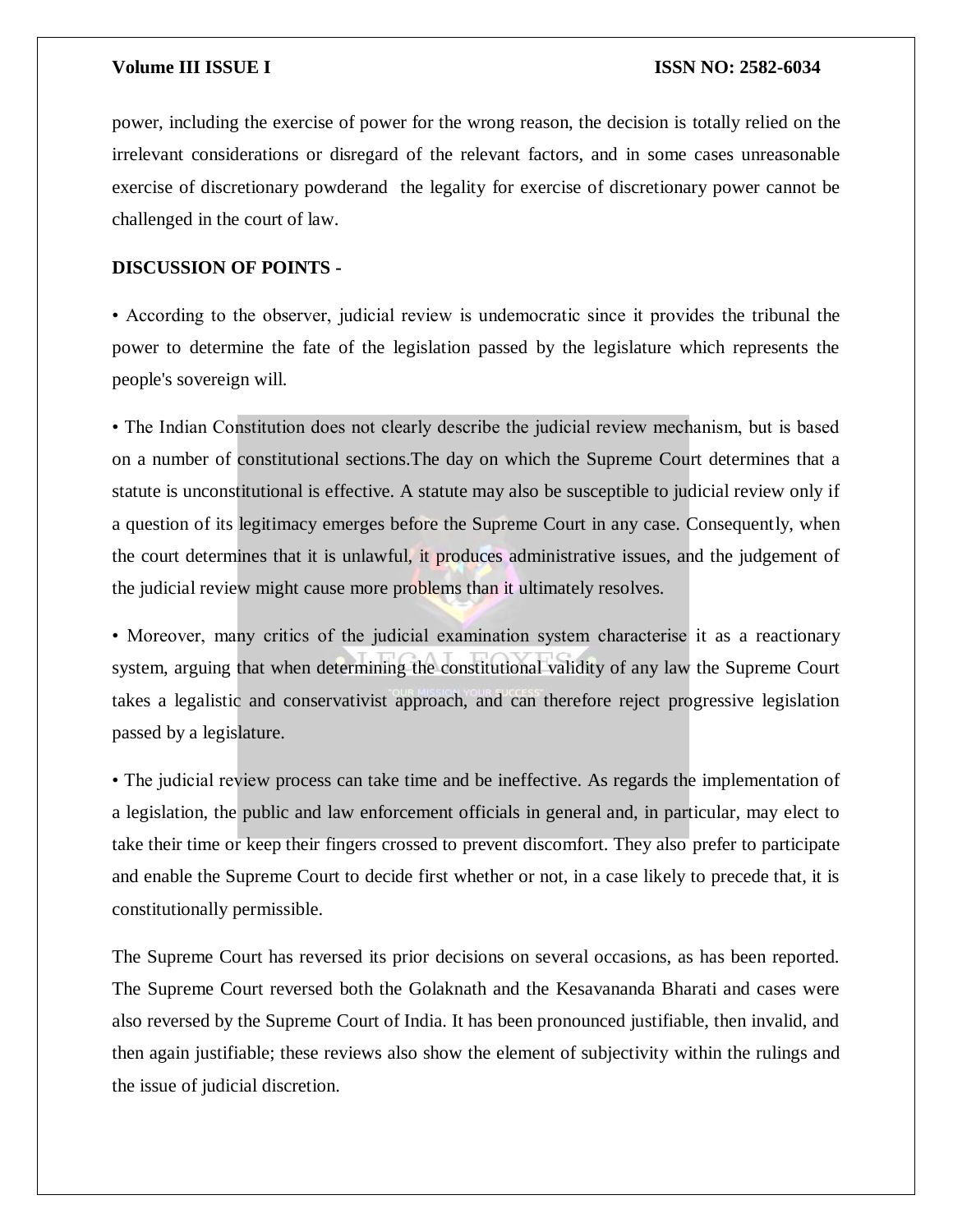Many are opposed to legal review who do not accept the critic's arguments; they say that judicial review is an essential and incredibly useful mechanism for the liberal democratic and federal structure of India and should be maintained. It has played an important role in protecting and developing the Constitution and in this respect it is greatly desired. The observers point out that the Judicial Review is essential to protect the supremacy of the Constitution and prevent the legislative and executive branches misuse of authority. In addition, it protects the rights of the general people. The enlargement to the judiciary of the judicial review authority would also be crucial for furthering the stature of the judiciary. The independence of the judiciary must also be safeguarded, which is why this is so important. On this occasion, it was noted that the Judicial Review Authority aided the Supreme Court of India in its constitutional duties

# **CONCLUSION**

Although judicial review is essential, it cannot be provided in its entirety. When India's Constitution and its courts recognised judicial review as a necessary component of their respective constitutions, the system of checks and balances took on a fundamentally different meaning. The right to judicial review is a basic feature of the Indian Constitution. According to Articles 226 and 32 of the Indian Constitution, the Supreme Courts and the Supreme Court are the only bodies that have the authority to legislate, and judicial review is critical in protecting the values of constitutional order and ensuring their preservation. As required by the Indian Constitution, which is considered to be the supreme law of the land, you should alter your behaviour and activities in attempt to optimise your overall performance. Because of its implementation, the Constitution 44th Amendment Act 1978 commemorates the end of the most contentious fundamental right to property, which resulted in a torrent of changes and criticism as a result of its implementation. A violation of Article 31 was found, as was a violation of Article  $19(1)(g)$  and Article 31C, and in order to transform the fundamental right to property into a constitutional right, the second half of Article 31C continued to shrink in the field of property law. In the end, we devised the concept of judicial review, which was later included into the basic structure theory in the case of Minerva Mills v. Union of India. The basic structural concept also helps to the preservation and safeguarding of the constitutional spirit, the preservation and safeguarding of the essence of Indian democracy, and the protection of people's